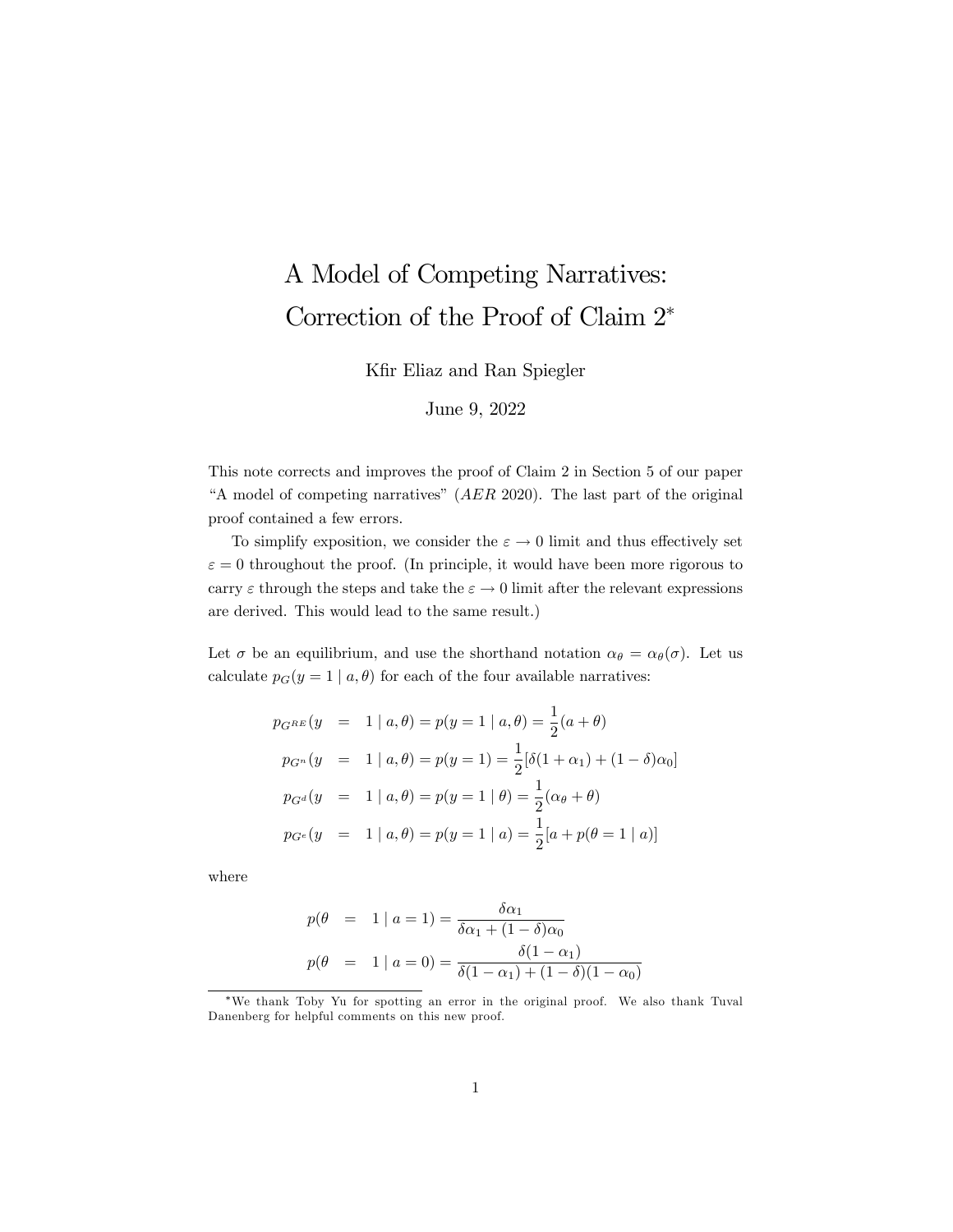It follows that the net anticipatory utility induced by a policy d coupled with any of the four narratives is:

$$
U(G^{RE}, d \mid \theta) = \frac{1}{2}\theta + \frac{1}{2}d - C(d)
$$
  
\n
$$
U(G^{n}, d \mid \theta) = \frac{1}{2}[\delta(1 + \alpha_{1}) + (1 - \delta)\alpha_{0}] - C(d)
$$
  
\n
$$
U(G^{d}, d \mid \theta) = \frac{1}{2}(\alpha_{\theta} + \theta) - C(d)
$$
  
\n
$$
U(G^{e}, d \mid \theta) = \frac{1}{2}d - C(d) + \frac{1}{2}\left[\frac{\delta\alpha_{1}d}{\delta\alpha_{1} + (1 - \delta)\alpha_{0}} + \frac{\delta(1 - \alpha_{1})(1 - d)}{\delta(1 - \alpha_{1}) + (1 - \delta)(1 - \alpha_{0})}\right]
$$

Let us begin with a few preliminary observations regarding the policies that must accompany each of the four possible narratives in any equilibrium. First, the policy that maximizes net anticipatory utility under  $G^d$  or  $G^n$  is  $d^* = 0$ . Therefore, if any of these narratives prevails in some state, it must be coupled with  $d = 0$ . Second, the policy that maximizes net anticipatory utility under  $G^{RE}$  is by definition  $d^{RE}$ . Therefore, if this narrative prevails in some state, it must be coupled with  $d^{RE}$ . Finally, as to the narrative  $G^e$ , note that the term

$$
\frac{\delta\alpha_1 d}{\delta\alpha_1 + (1-\delta)\alpha_0} + \frac{\delta(1-\alpha_1)(1-d)}{\delta(1-\alpha_1) + (1-\delta)(1-\alpha_0)}
$$
(1)

is strictly increasing (decreasing) in d whenever  $\alpha_1 > \alpha_0$  ( $\alpha_1 < \alpha_0$ ). It follows that the policy  $d^e$  that maximizes net anticipatory utility under  $G^e$  satisfies  $d^e > d^{RE}$  ( $d^e < d^{RE}$ ) whenever  $\alpha_1 > \alpha_0$  ( $\alpha_1 < \alpha_0$ ). Since  $C'(1) > 1$ ,  $d^{RE}$  and  $d^e$  are both strictly below 1. Therefore,  $\alpha_{\theta} < 1$  for all  $\theta$ .

We now characterize the equilibrium distribution in each state. First, consider the realization  $\theta = 1$ . Then,

$$
U(G^{RE}, d^{RE} \mid \theta = 1) = \frac{1}{2}(1 + d^{RE}) - C(d^{RE}) = \frac{1}{2} + \max_{d}[\frac{1}{2}d - C(d)] > \frac{1}{2}
$$

For any  $\alpha_0, \alpha_1 \in [0, 1]$  and  $d \in [0, 1]$ ,

$$
\frac{\delta\alpha_1 d}{\delta\alpha_1 + (1-\delta)\alpha_0} + \frac{\delta(1-\alpha_1)(1-d)}{\delta(1-\alpha_1) + (1-\delta)(1-\alpha_0)} < 1\tag{2}
$$

Therefore,

$$
U(G^e, d | \theta = 1) < U(G^{RE}, d | \theta = 1)
$$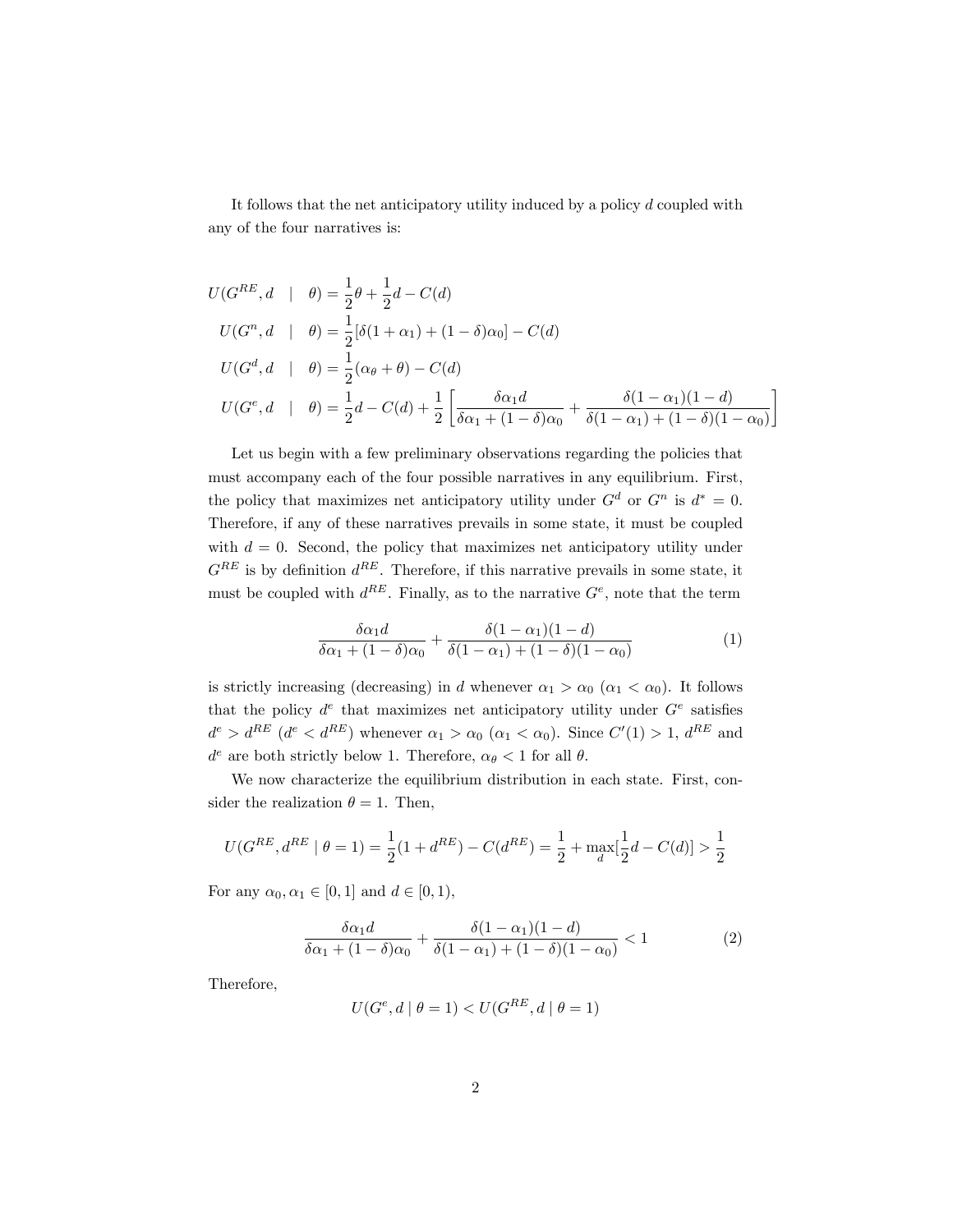for any  $d \in [0, 1)$ , and hence,  $G^e$  cannot be a prevailing narrative in  $\theta = 1$ . In addition, a simple calculation establishes that

$$
U(G^d, 0 | \theta = 1) > U(G^n, 0 | \theta = 1)
$$

Therefore,  $G<sup>n</sup>$  cannot be a prevailing narrative in  $\theta = 1$ . It follows that the only candidates for prevailing narratives in  $\theta = 1$  are  $G^{RE}$  and  $G^d$ .

Suppose  $Supp(\sigma_1) = \{(G^d, 0)\}\.$  Then,  $\alpha_1 = 0$ , which implies

$$
U(G^d, 0 | \theta = 1) = \frac{1}{2} < U(G^{RE}, d^{RE} | \theta = 1)
$$

a contradiction. Now suppose  $Supp(\sigma_1) = \{(G^{RE}, d^{RE})\}$ . Then,  $\alpha_1 = d^{RE}$ , in which case

$$
U(G^d, 0 | \theta = 1) = \frac{1}{2}(d^{RE} + 1) > U(G^{RE}, d^{RE} | \theta = 1)
$$

a contradiction. The only remaining case is that  $Supp(\sigma_1) = \{(G^d, 0), (G^{RE}, d^{RE})\}.$ Then,

$$
U(G^{RE}, d^{RE} | \theta = 1) = U(G^d, 0 | \theta = 1)
$$

which implies

$$
\alpha_1 = d^{RE} - 2C(d^{RE})\tag{3}
$$

This completes the characterization of  $\sigma_1$ . Note that it is independent of  $\sigma_0$ .

Next, consider the realization  $\theta = 0$ . For any d,

$$
U(G^e, d \mid \theta = 0) - U(G^{RE}, d \mid \theta = 0) = \frac{1}{2} \left[ \frac{\delta \alpha_1 d}{\delta \alpha_1 + (1 - \delta) \alpha_0} + \frac{\delta (1 - \alpha_1)(1 - d)}{\delta (1 - \alpha_1) + (1 - \delta)(1 - \alpha_0)} \right]
$$

which is strictly positive since  $\alpha_1 \in (0, 1)$ . Therefore,  $G^{RE}$  cannot be a prevailing narrative in  $\theta = 0$ . Likewise,

$$
U(G^n, 0 | \theta = 0) > U(G^d, 0 | \theta = 0)
$$

and hence,  $G^d$  cannot be a prevailing narrative in  $\theta = 0$ . It follows that the only candidates for prevailing narratives in  $\theta = 1$  are  $G^e$  and  $G^n$ .

Let us guess an equilibrium in which  $\alpha_0 = \alpha_1$ . Then,

$$
U(G^e, d | \theta = 0) = \frac{1}{2}d - C(d) + \frac{1}{2}\delta
$$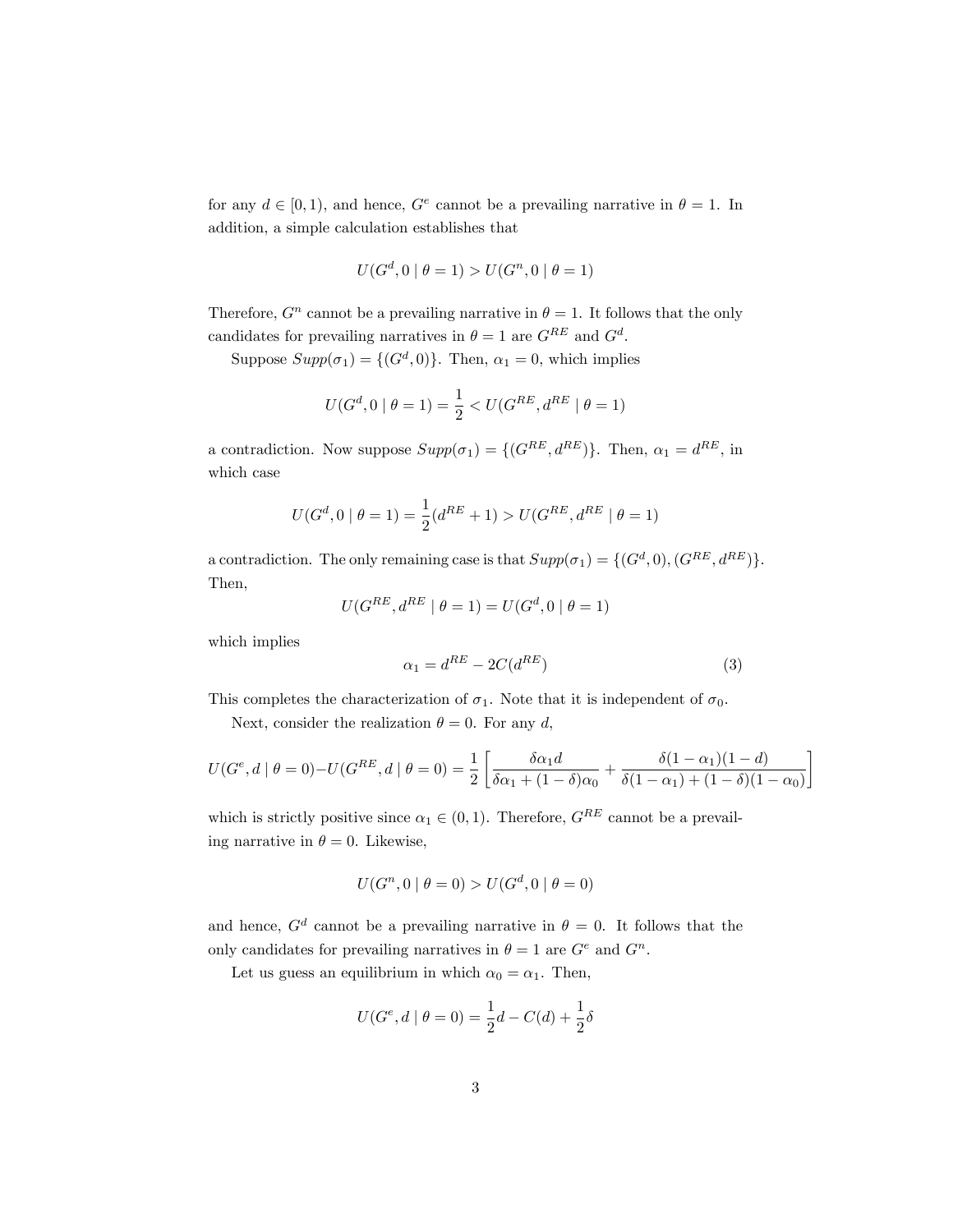and the policy that maximizes it is  $d^e = d^{RE}$ . Thus, plugging (3), we obtain

$$
U(Ge, de | \theta = 0) = \frac{1}{2}d^{RE} - C(d^{RE}) + \frac{1}{2}\delta = \frac{1}{2}\alpha_1 + \frac{1}{2}\delta
$$
  

$$
U(Gn, 0 | \theta = 0) = \frac{1}{2}[\delta(1 + \alpha_1) + (1 - \delta)\alpha_1] = \frac{1}{2}\alpha_1 + \frac{1}{2}\delta
$$

which is consistent with  $\alpha_0 \in (0, 1)$ .

Our final task is to show that there exists no equilibrium with  $\alpha_0 \neq \alpha_1$ . Suppose first that  $\alpha_1 > \alpha_0$ . We saw above that in this case,  $d^e > d^{RE}$ , hence  $d^e > \alpha_1$ . If  $(G^n, 0) \notin Supp(\sigma_0)$ , then  $\alpha_0 = d^e > \alpha_1$ , a contradiction. If  $(G<sup>n</sup>, 0) \in Supp(\sigma_0)$ , then

$$
U(G^e, d^e | \theta = 0) = U(G^n, 0 | \theta = 0) = \frac{1}{2} [\delta(1 + \alpha_1) + (1 - \delta)\alpha_0] < \frac{1}{2} (\alpha_1 + \delta) \tag{4}
$$

Note that

$$
U(G^e, d^e \mid \theta = 0) \ge U(G^e, d^{RE} \mid \theta = 0)
$$
  
=  $\frac{1}{2}d^{RE} - C(d^{RE}) + \frac{1}{2}\delta \left[ \frac{\alpha_1 d^{RE}}{\delta \alpha_1 + (1 - \delta)\alpha_0} + \frac{(1 - \alpha_1)(1 - d^{RE})}{1 - \delta \alpha_1 - (1 - \delta)\alpha_0} \right]$ 

By (3), this expression is equal to

$$
\frac{1}{2}\alpha_1 + \frac{1}{2}\delta \left[ \frac{\alpha_1 d^{RE}}{\delta \alpha_1 + (1-\delta)\alpha_0} + \frac{(1-\alpha_1)(1-d^{RE})}{1-\delta \alpha_1 - (1-\delta)\alpha_0} \right]
$$
(5)

Recall that by (3),  $\alpha_1 < d^{RE}$ . Replacing  $d^{RE}$  with  $\alpha_1$  in (5) and using the observation that (1) is strictly increasing in d when  $\alpha_1 > \alpha_0$ , (5) is strictly above

$$
\frac{1}{2}\alpha_1 + \frac{1}{2}\delta \left[ \frac{\alpha_1^2}{\delta \alpha_1 + (1-\delta)\alpha_0} + \frac{(1-\alpha_1)^2}{1-\delta \alpha_1 - (1-\delta)\alpha_0} \right]
$$

A little algebra establishes that since  $\alpha_1 > \alpha_0$ ,

$$
\frac{\alpha_1^2}{\delta \alpha_1 + (1 - \delta)\alpha_0} + \frac{(1 - \alpha_1)^2}{1 - \delta \alpha_1 - (1 - \delta)\alpha_0} > 1
$$

we obtain

$$
U(G^e, d^e | \theta = 0) > \frac{1}{2}(\alpha_1 + \delta)
$$

contradicting (4).

The remaining possibility is that  $\alpha_0 > \alpha_1$ . We saw that in this case,